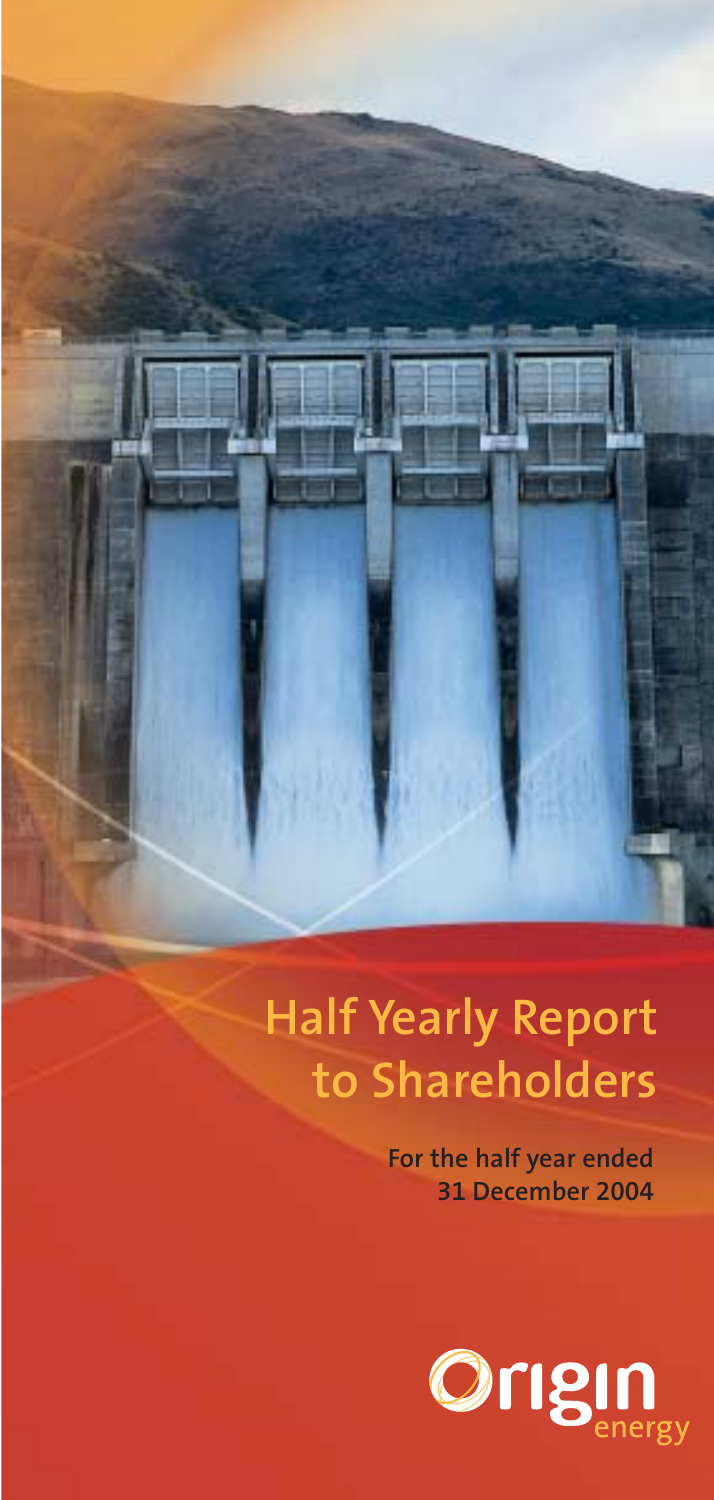

**Revenue (\$m)**

# **Half year in brief**

Cover: Contact Energy's Clyde Hydro Power Station is located in New Zealand's South Island and has a generating capacity of 432 MW.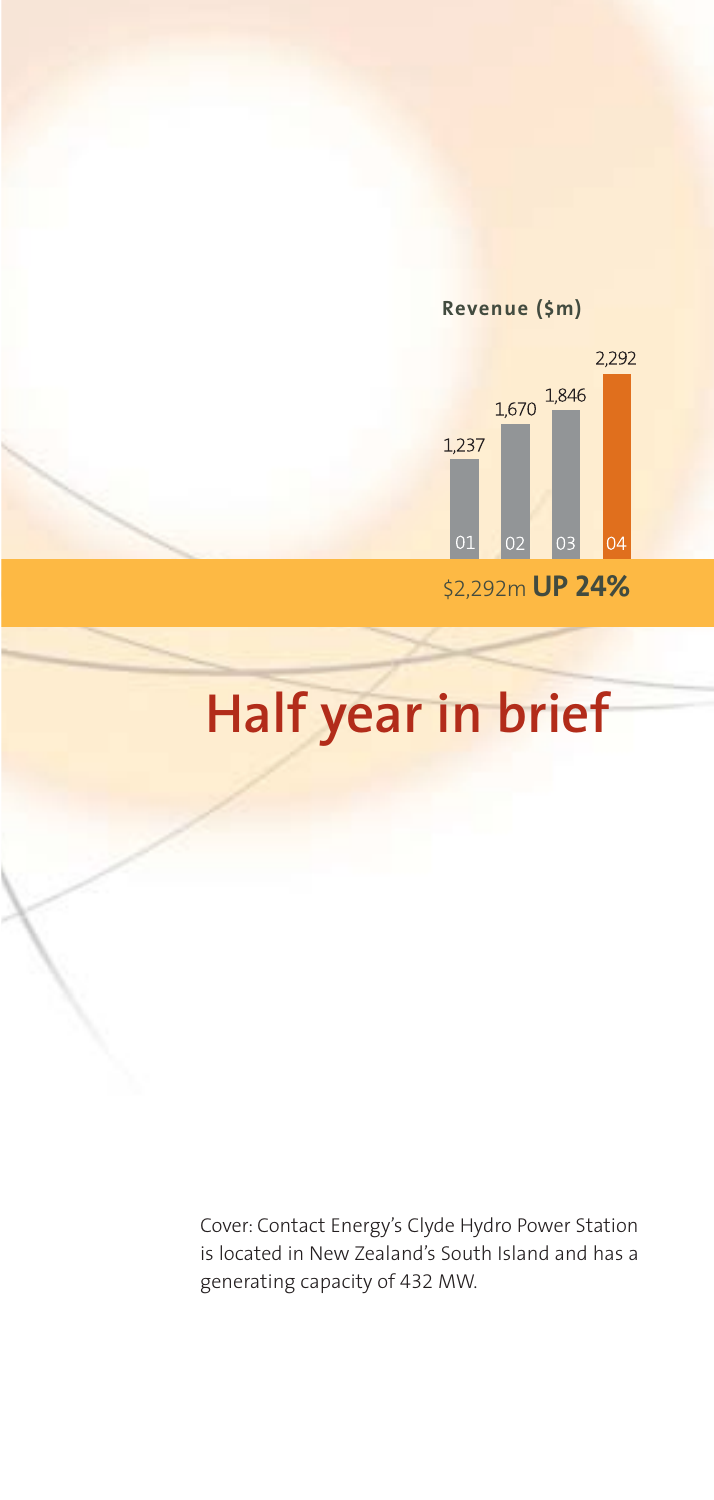

- **Earnings per share of 22.6 cents, up 18%**
- **• Strong balance sheet with net debt to capitalisation of 41%**
- **Dividend of 7 cents per share fully franked to be paid on 23 March 2005**
- **Dividend Reinvestment Plan to apply with no discount**

Note: The bar charts above relate to financial results for the first half of the financial year. Except where otherwise stated, all figures are compared to the December 2003 half year.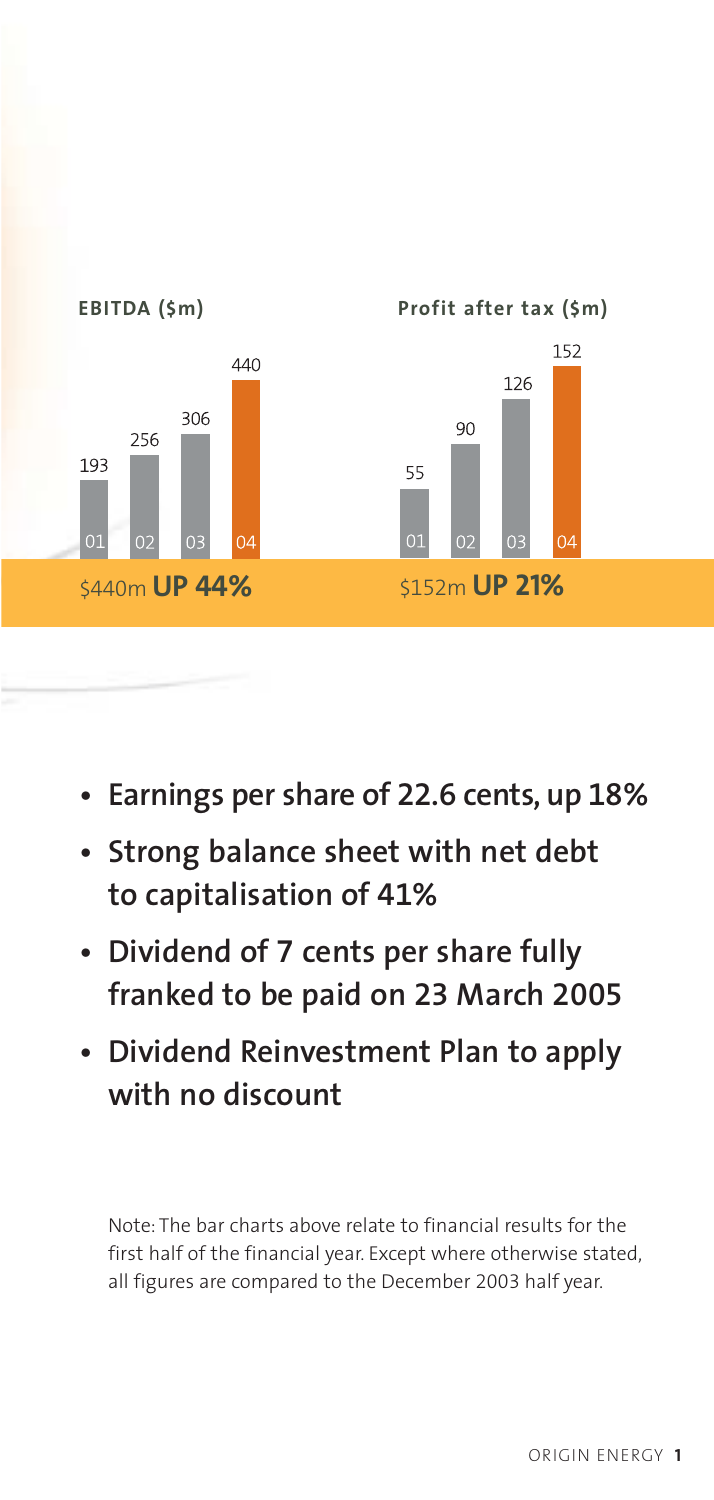## **Dear Shareholders,**

Origin Energy reported a net profit after tax and outside equity interests of \$152.1 million for the six months ended 31 December 2004, a 21% increase on the prior corresponding period.

Basic earnings per share increased by 18% to 22.6 cents per share primarily due to increased contributions from the Retail and Exploration & Production segments, and the impact of consolidating Contact Energy's results for the period 1 October to 31 December 2004.

An interim fully franked dividend of seven cents per share will be paid on 23 March 2005 to shareholders of record on 2 March 2005. Origin shares will trade ex-dividend from 24 February 2005.

On 21 February Origin announced a rights issue for which a Prospectus was lodged with the Australian Securities and Investments Commission and the ASX. The Prospectus was forwarded to all eligible shareholders and may be viewed on Origin's website. Any eligible shareholders wishing to participate in the rights issue are advised to read the Prospectus in full and will need to follow the instructions on the application form that accompanies the written Prospectus.

The main operating factors impacting the results across Origin's existing businesses include:

- Increased oil production, higher oil prices and lower exploration write downs, partially offset by lower sales volumes of natural gas and associated liquids;
- Increased contribution from Retail primarily due to increased margins in electricity more than offsetting decreases from natural gas;
- Lower Generation earnings, reflecting the non-recurrence of tax consolidation benefits received in the prior corresponding period and lower contributions from Osborne and Mt Stuart; and

• A full six months of contribution from the SEA Gas Pipeline. The consolidation of Contact for the three months from 1 October 2004 has increased the net profit after tax by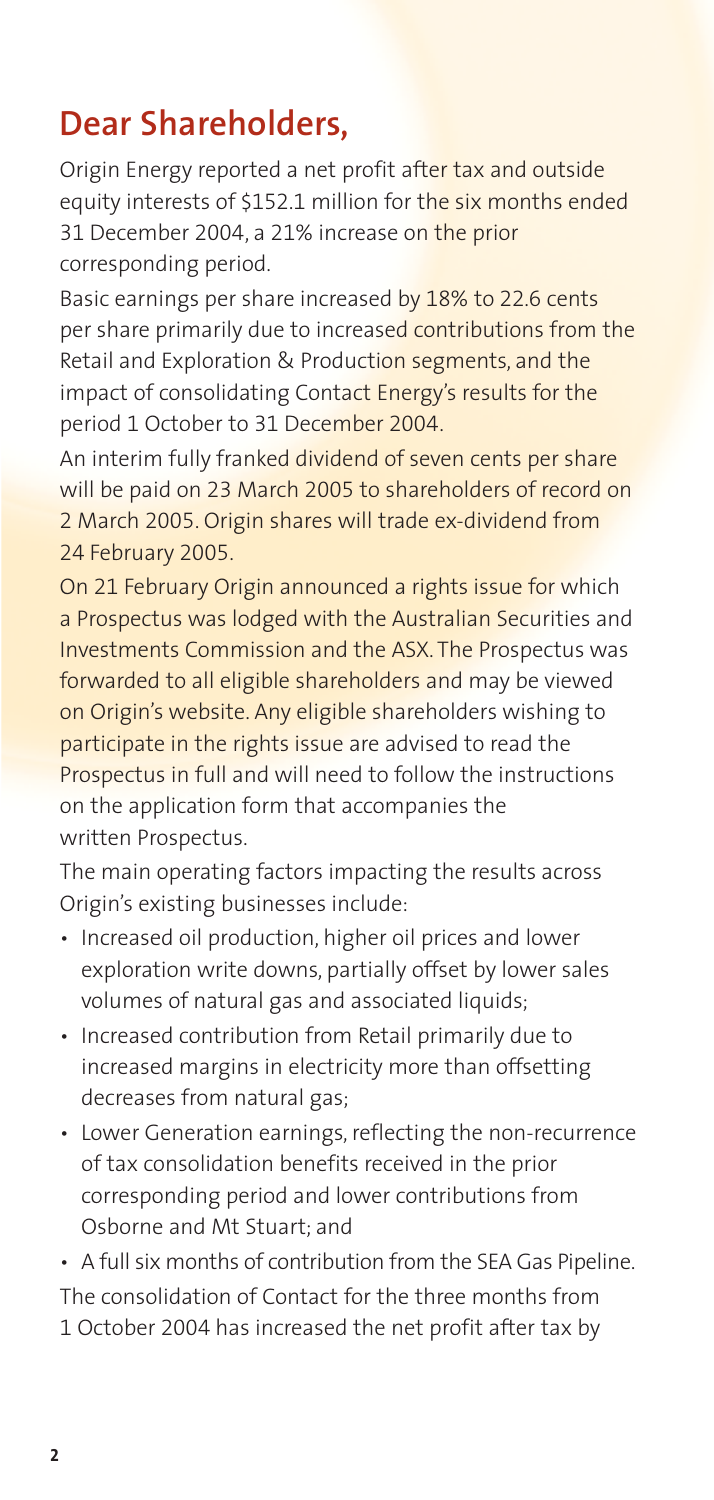\$6.6 million after deducting the cost of debt funding and recognition of outside equity interests.

A one-off benefit of \$9 million after tax arose from the sale of the Carpentaria gas pipeline connecting Ballera to Mount Isa. This was partially offset by a \$2 million provision raised with respect to redundancies associated with an organisational restructure. Net one-off items therefore amount to \$7 million after tax.

#### **Group financial performance**

Total revenue increased 24% to \$ 2,291.8 million from \$1,846 million in the prior corresponding period. This increase was primarily due to the consolidation of Contact's results, higher oil sales from Exploration & Production and higher aggregate retail sales over the half year.

| 6 months ended 31 December<br><b>EBITDA</b> | 2004<br>\$m | 2003<br>\$m | Change<br>% |
|---------------------------------------------|-------------|-------------|-------------|
| <b>Exploration &amp; Production</b>         | 121.0       | 102.9       | 18%         |
| Retail                                      | 157.4       | 147.2       | 7%          |
| Generation                                  | 30.0        | 43.2        | (31%)       |
| <b>Networks</b>                             | 16.5        | 13.2        | 25%         |
| Contact*                                    | 115.5       |             |             |
| <b>Total</b>                                | 440.4       | 306.5       | 44%         |

EBITDA increased 44% to \$440.4 million from \$306.5 million.

\* In accordance with Australian GAAP 100% of Contact's EBITDA since the acquisition on 1 October 2004 is included in the consolidated statement of financial performance.

Depreciation and amortisation expense increased by 35% to \$135.8 million reflecting depreciation and amortisation of Contact now consolidated within Origin and higher depreciation of Exploration & Production assets. EBIT was up \$98.8 million to \$304.6 million of which

\$83.6 million was attributable to Contact.

Net interest expense for the half year was \$53.3 million, up from \$24.0 million in the prior period. The increase was due to the consolidation of Contact and higher borrowings to fund the Contact acquisition.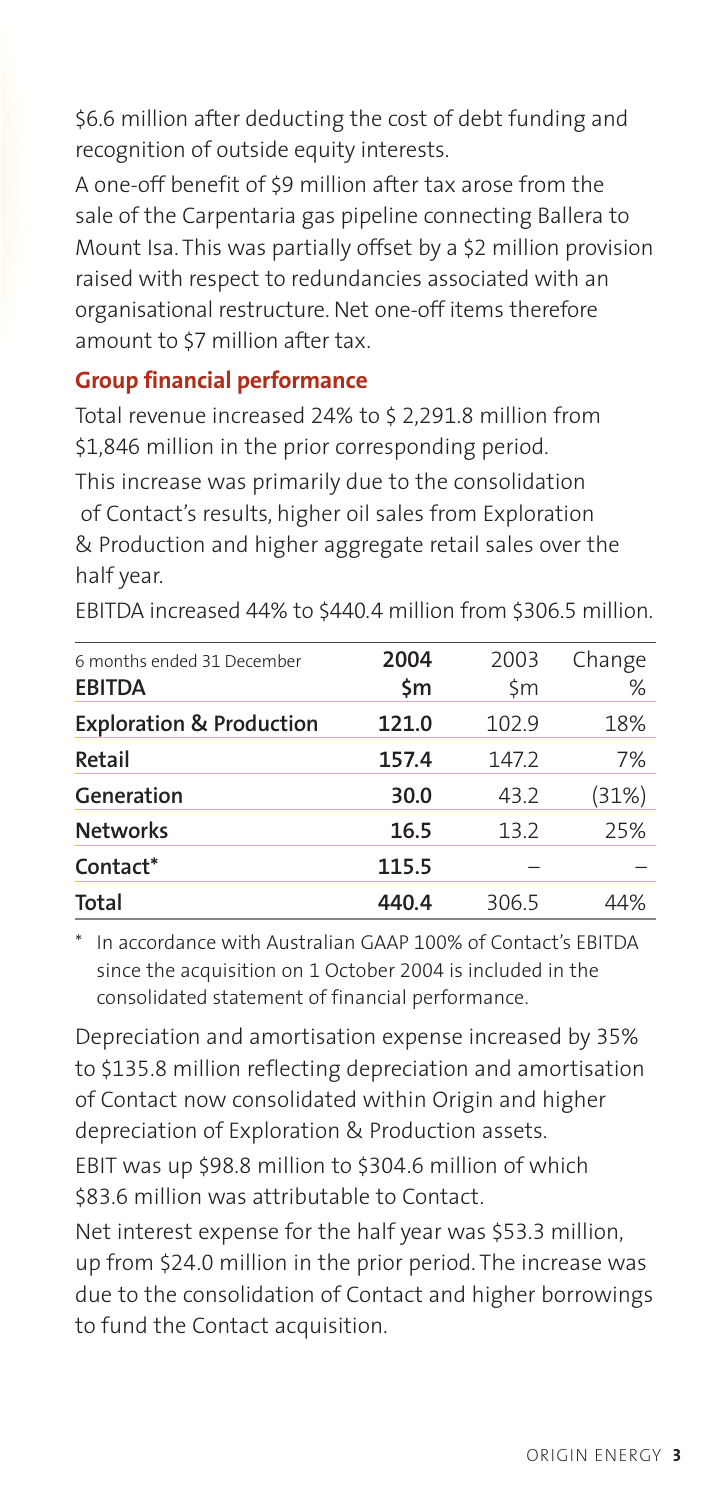#### **Taxation**

Tax expense for the half year was \$77.2 million, an increase of 41% over the prior corresponding period primarily resulting from the consolidation of Contact. This represents an effective tax rate of 30.7% up from 27.1% for the year ended 30 June 2004. The increase in effective tax rate reflects the higher New Zealand corporate tax rate (33%) and the effective tax rate incurred by Contact.

#### **Funding and capital management**

The Net Debt to Capitalisation Ratio was 41 % as at 31 December 2004. This compares with 31% as at 30 June 2004. A total of \$15.1 million in equity was raised through the Dividend Reinvestment Plan and \$5.5 million from the exercise of options during the half year. Interest cover including capitalised interest is 4.9 times EBIT. Origin acquired the 51.4% interest in Contact for NZ\$5.57 per share. After deducting the NZ\$535 million of Edison Mission debt, the net consideration for the acquisition paid by Origin was \$1.0 billion.

Origin funded the acquisition through the issuance of Convertible Undated Preference Shares (CUPS) (\$595 million, net of transaction costs) and external debt facilities (\$426 million). Immediately following the acquisition Origin further drew down its external debt facilities to repay NZ\$285 million of the NZ\$535 million of debt assumed from Edison Mission.

The CUPS are classified as equity in Origin's statement of financial position in the form of outside equity interest in accordance with Australian GAAP. Accordingly the dividends in respect of the CUPS are not expensed. In addition the CUPS are not included in determining the weighted number of ordinary shares in calculating the basic EPS and diluted EPS.

The Company has announced a rights issue under which additional equity will be sought to repay the CUPS, with any balance applied to the reduction of debt.

#### **Capital expenditure**

Capital expenditure on growth and stay-in-business projects was \$224 million.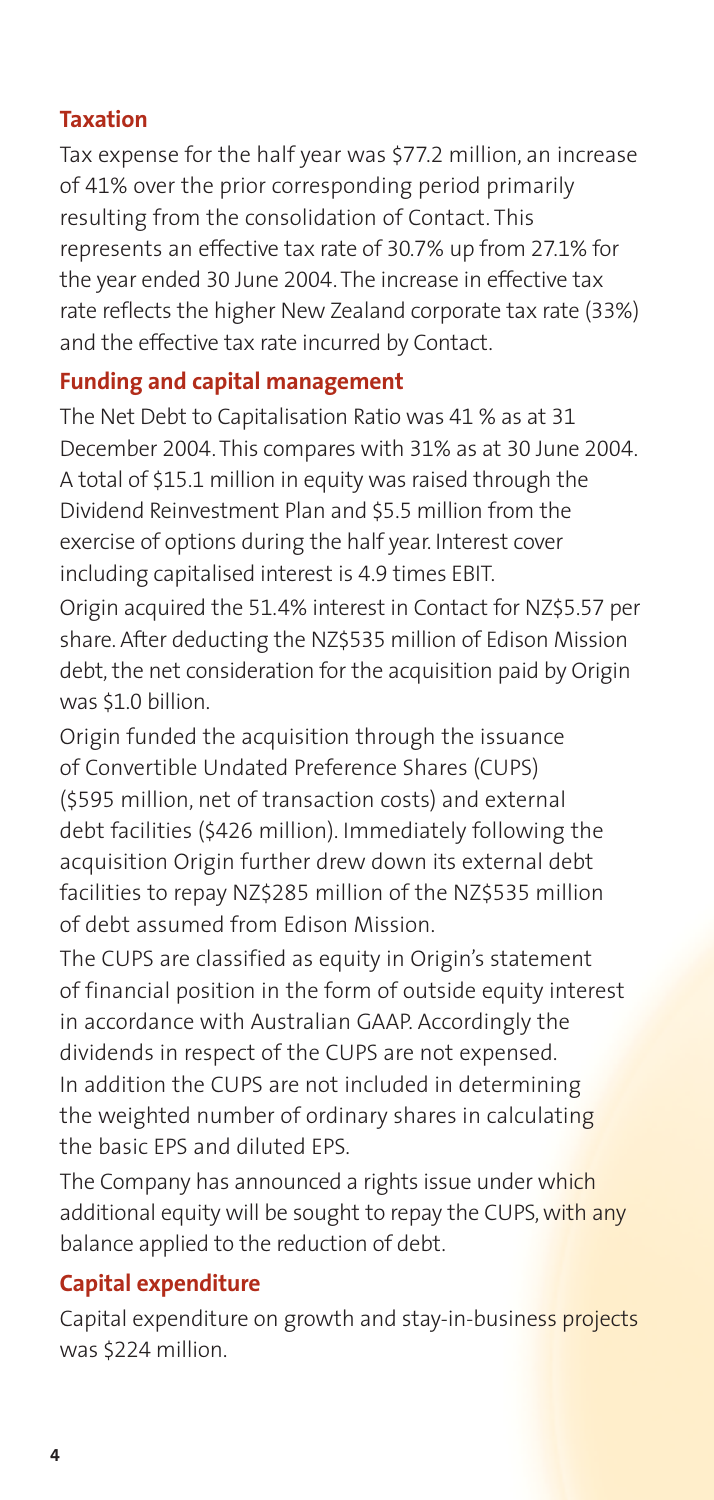Stay-in-business capital expenditure associated with the maintenance of ongoing operations was \$56 million, or \$17 million higher than in the prior period. Of this, \$15 million was attributable to the consolidation of Contact. Growth capital expenditure was \$168 million, \$50 million higher than in the prior period. This included expenditure greater than \$10 million in the following areas:

- Coal seam gas (CSG) assets in Queensland (\$57 million);
- The BassGas Project (\$37 million);
- The offshore Otway Basin including the Thylacine and Geographe fields (\$28 million);
- Perth Basin oil and gas assets in Western Australia (\$13 million); and
- Aggregate expenditure in the Retail area on LPG reticulation and distribution assets, natural gas bus fuelling stations and systems for managing retail contestability in South Australia and NSW (in total \$11 million).

Capital expenditure on acquisitions totalled \$968 million, largely comprised of \$943 million for the 51.4% interest in Contact (net of debt and acquired cash balances) and \$20 million (net of adjustments) for assets acquired from Santos Ltd in the onshore Otway Basin.

Total capital expenditure including acquisitions was \$1,192 million, compared with \$241 million in the prior corresponding period.

#### **Cash flow**

The operating cash flow after tax has grown from \$254 million to \$301 million for the half year due to the inclusion of Contact's cash flow from 1 October. This contribution more than offsets a higher working capital requirement and higher tax payments. The increase in working capital reflects the receivable due for the sale of the Carpentaria pipeline and timing of cash calls on major development projects. Acquisitions and capital expenditure on growth projects has increased average funds employed from \$2.6 billion to \$4.5 billion.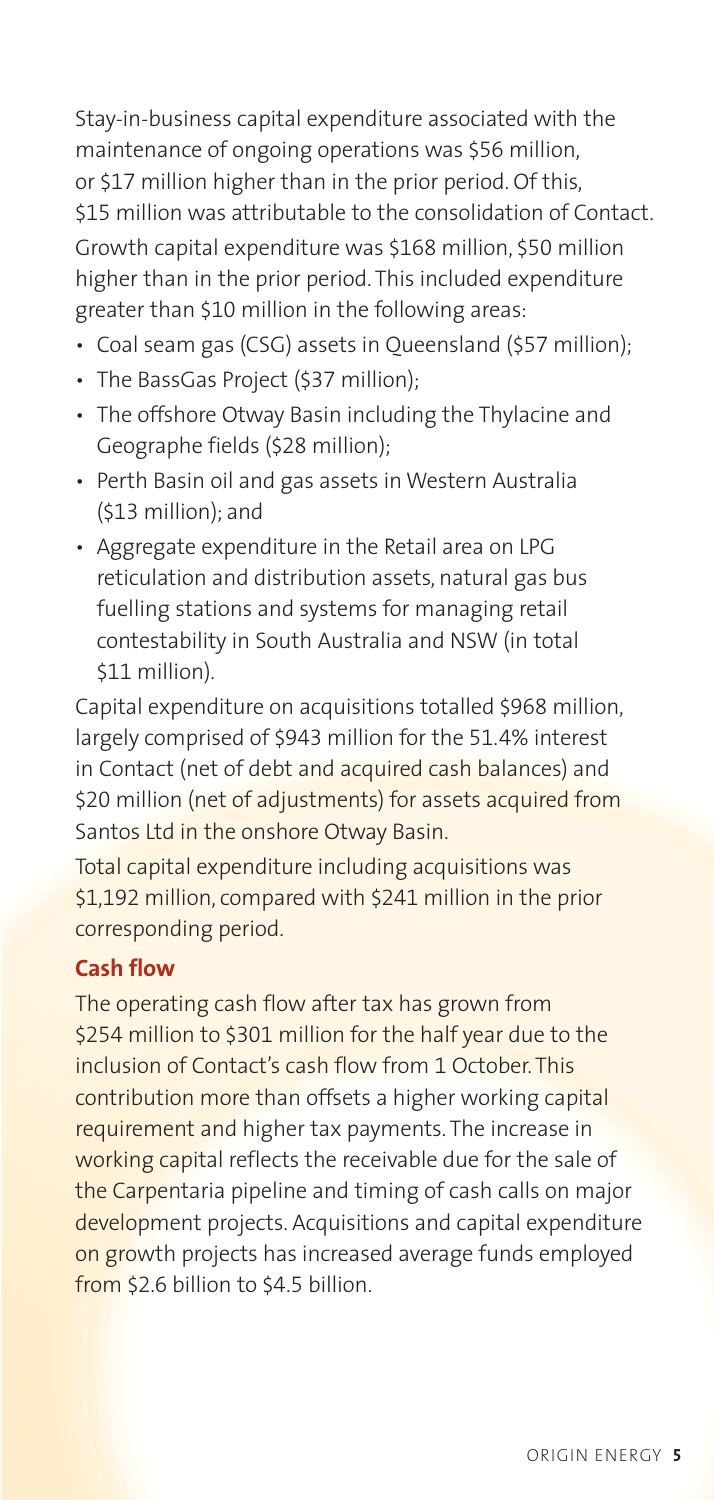Cash flow available for funding growth and distributions to shareholders (free cash flow) was \$247 million compared with \$230 million in the prior period.

The OCAT Ratio, in respect of the Origin business excluding Contact, for the 2004 calendar year was 13.6% compared to 16.1% for calendar year 2003. Contact has been excluded from the ratio as it only contributed three months cash flow to the result.

#### **Risk management**

Origin manages its risk exposure in energy markets through a combination of natural hedges in the business, contracts and financial hedges. Risk exposure is assessed and managed against policy limits for each commodity or relevant variable which have been established by management and approved by the Board. Regular reporting is provided to the Board to review exposures and compliance with these limits.

Consistent with this policy framework Origin hedges a significant portion of its exposure to electricity, oil and LPG prices and the USD exchange rate.

In the electricity market Origin assesses its policy limits against extreme events. Within the policy limits determined as acceptable by the Board, Origin has arrangements in place to cover extreme price and demand events as well as average forecast demand for the near term.

Origin has a policy of hedging between 30% and 80% of its anticipated production of crude oil and condensate over a rolling 12 month period. During the half year Origin had expected the BassGas Project to have commenced production and that sales of condensate would have been higher than were realised. As a consequence of this lower level of production, the relative percentage of production hedged was higher than planned at 69%. Looking forward, Origin has hedged approximately 47% of its forecast oil and condensate sales exposure for the six months to 30 June 2005 at prices above US\$28 per barrel. With regard to foreign exchange, Origin is significantly hedged over the next 12 months due to a combination of external hedging and ongoing US dollar expenditure associated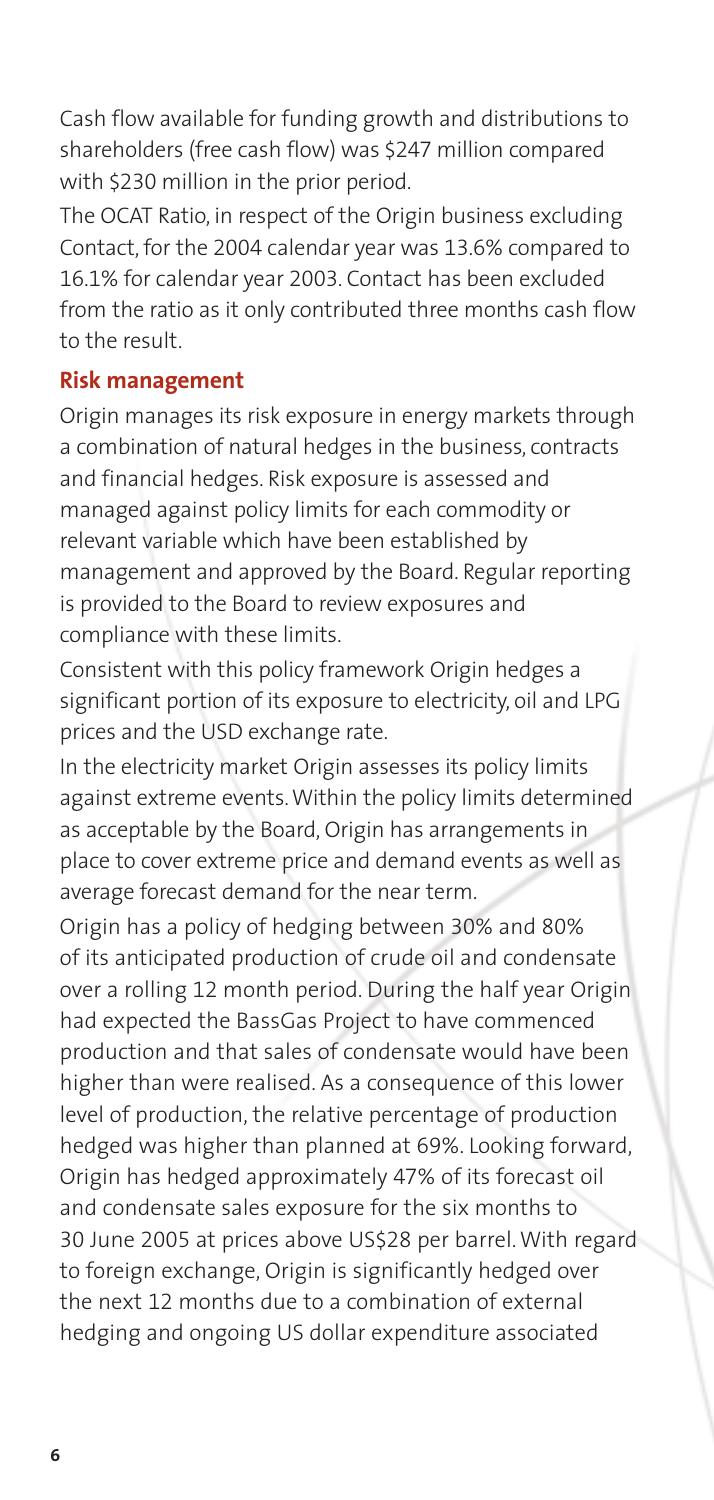with major development projects. Origin expects that variability in the USD exchange rate will have minimal impact on group profitability.

#### **Returns to shareholders**

An interim fully franked dividend of seven cents per share has been declared, payable on 23 March 2005 to shareholders of record on 2 March 2005. The Dividend Reinvestment Plan (DRP) will apply to the current dividend without discount.

Tax legislation allows Origin to elect to pay sufficient tax to fully frank its dividends, notwithstanding the availability of carried forward tax losses.

Origin's policy is to pay annual dividends at a target level of around 40% of full year profit.

#### **Employee Share and Option Plans**

The company issued 3,371,000 options under the Senior Executive Option Plan. 775,000 were issued at an exercise price of \$6.14 each and 2,596,000 at an exercise price of \$5.88 each.

Under the Employee Share Plan up to \$1,000 of shares are granted to all eligible employees as long as the Company achieves its financial and safety targets. In 2004 all full-time qualifying employees were granted 166 shares each. These shares were acquired by the company on-market for \$2.0 million and this amount appears as an expense in the accounts for the six months ended 31 December 2004.

#### **International financial reporting standards**

The adoption of Australian equivalent International Financial Reporting Standards (A-IFRS) will apply from 1 July 2005, that is, for the year ending 30 June 2006, although retrospective application is required for comparatives (for the year ending 30 June 2005). The effective transition date to A-IFRS is therefore 1 July 2004.

Adoption of A-IFRS will require changes to Origin's current accounting policies which may impact the recognition and measurement of income, deferred tax balances, share-based payments, employee related provisions, asset valuations and the amortisation of goodwill. Accounting policy decisions will not be finalised until all standards have been agreed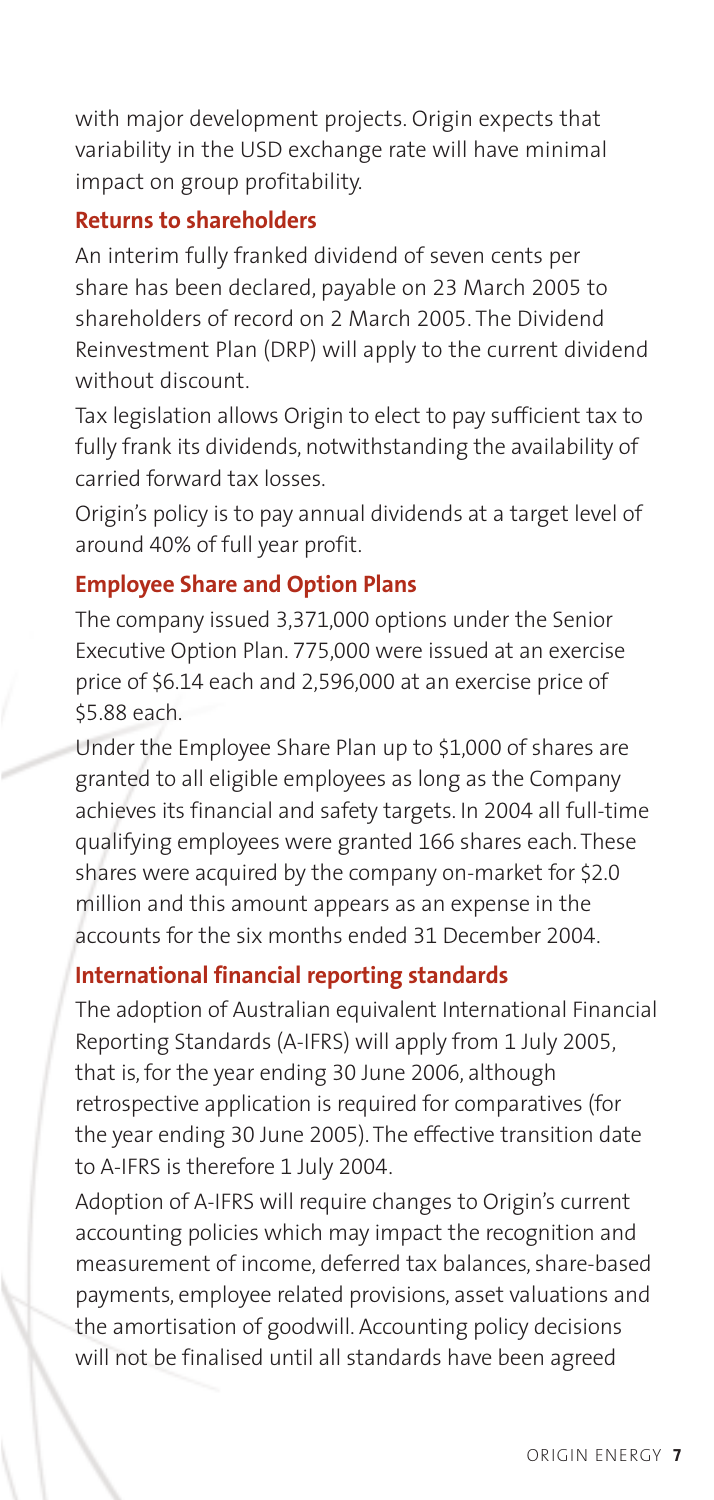internationally, accordingly the detailed impact of A-IFRS is not yet quantifiable. The amortisation of goodwill will cease under A-IFRS. Changes in asset impairment tests, hedging and documentation criteria in relation to financial instruments may introduce significant volatility into the Company's results. Although not mandatory until 2007 in New Zealand, Contact will early adopt IFRS from 1 October 2004 to coincide with Origin's transition to A-IFRS.

#### **People, health, safety and environment**

Employee numbers increased during the period by 38 to 3,249 mostly due to staffing requirements for the Spring Gully and BassGas Projects. There was also a 9% reduction in employees in the Retail division. A major restructure of the senior management reporting structure of Origin was undertaken and became effective 1 February 2005. The Lost Time Injury Frequency Rate decreased from 2.8 at 30 June 2004 to 2.7 at 31 December 2004. The Total Reportable Case Frequency Rate, which includes medical treatment injuries as well as lost time injuries, fell from 21.0 to 20.4.

During the half year there were no significant environmental incidents and no breaches of significant environmental regulations that relate to Origin's operations.

#### **Outlook**

Origin's profit over the first half was enhanced by three months of contribution from Contact and increased contributions from the existing Exploration & Production, Retail and Networks businesses.

The results for the second half of the year are expected to be higher than the corresponding period last year due to:

- The inclusion of a full six months contribution from Contact;
- The return to full gas and liquids processing capabilities at the Moomba gas plant (which was severely restricted in the half year to June 2004 following a fire at the plant on 1 January 2004); and
- Contributions from the BassGas Project which is currently being commissioned. The rate at which the BassGas Project progresses through commissioning will determine its contribution to the financial performance of Origin.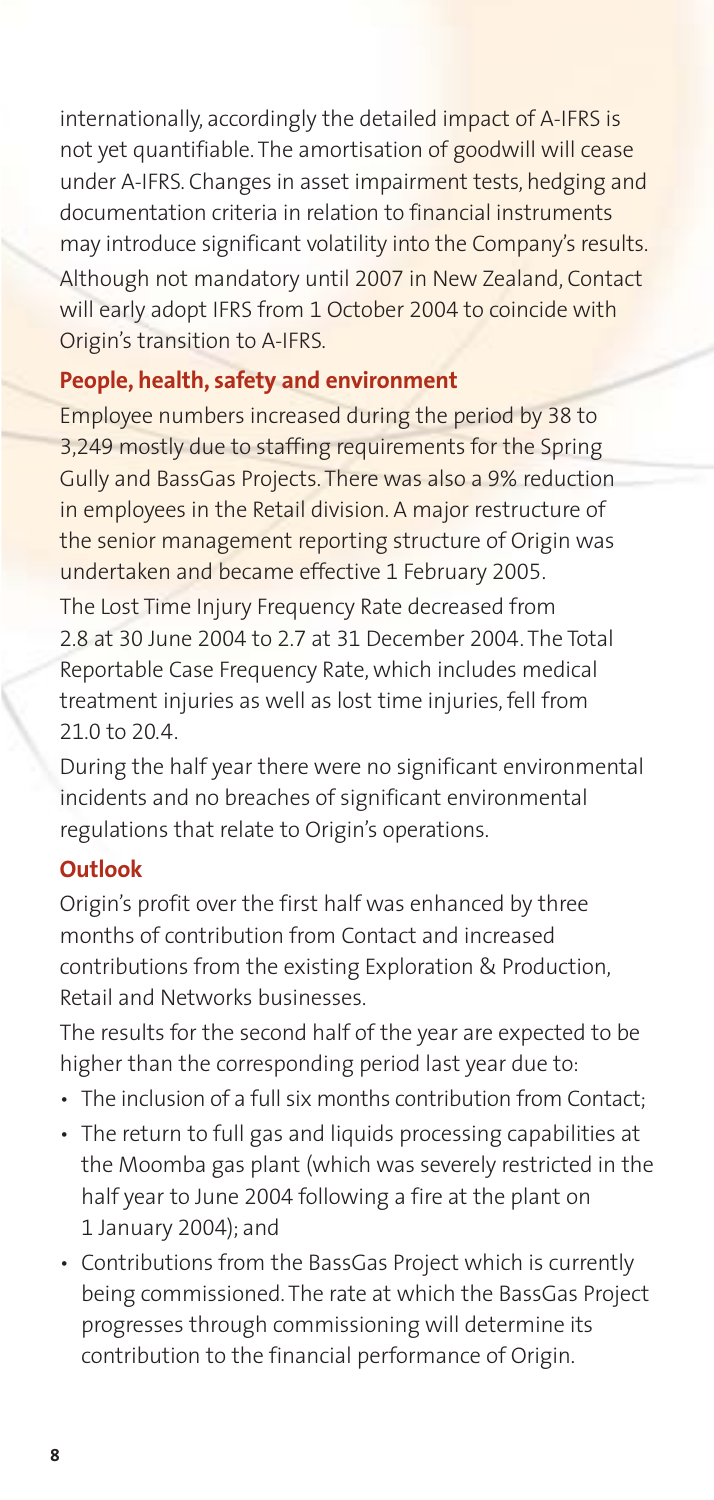Assuming current market conditions prevail the Directors expect an increase in earnings for the full year. Looking further ahead Origin continues to develop a number of major projects, which will make significant contributions in future years. These include:

- An increase in production from CSG fields in Queensland to supply long-term contracts with AGL from May 2005, QAL from November 2006 and Incitec Pivot from mid 2007;
- The Otway Gas Project which commenced development in the June quarter 2004 and is expected to deliver gas into the South Australian and Victorian markets from mid 2006;
- The Kupe Gas Project in New Zealand in which Origin acquired a 50% interest and became operator in 2004, which is expected to produce around 20 PJ of gas and 1.5 million barrels per annum of hydrocarbons from the second half of 2007.

The company also continues to progress planning for major power generation projects in Queensland and Victoria.

los: 4Cam

Kevin McCann Grant King

Chairman Managing Director

Detailed segment results are available on our website **www.originenergy.com.au/investor**

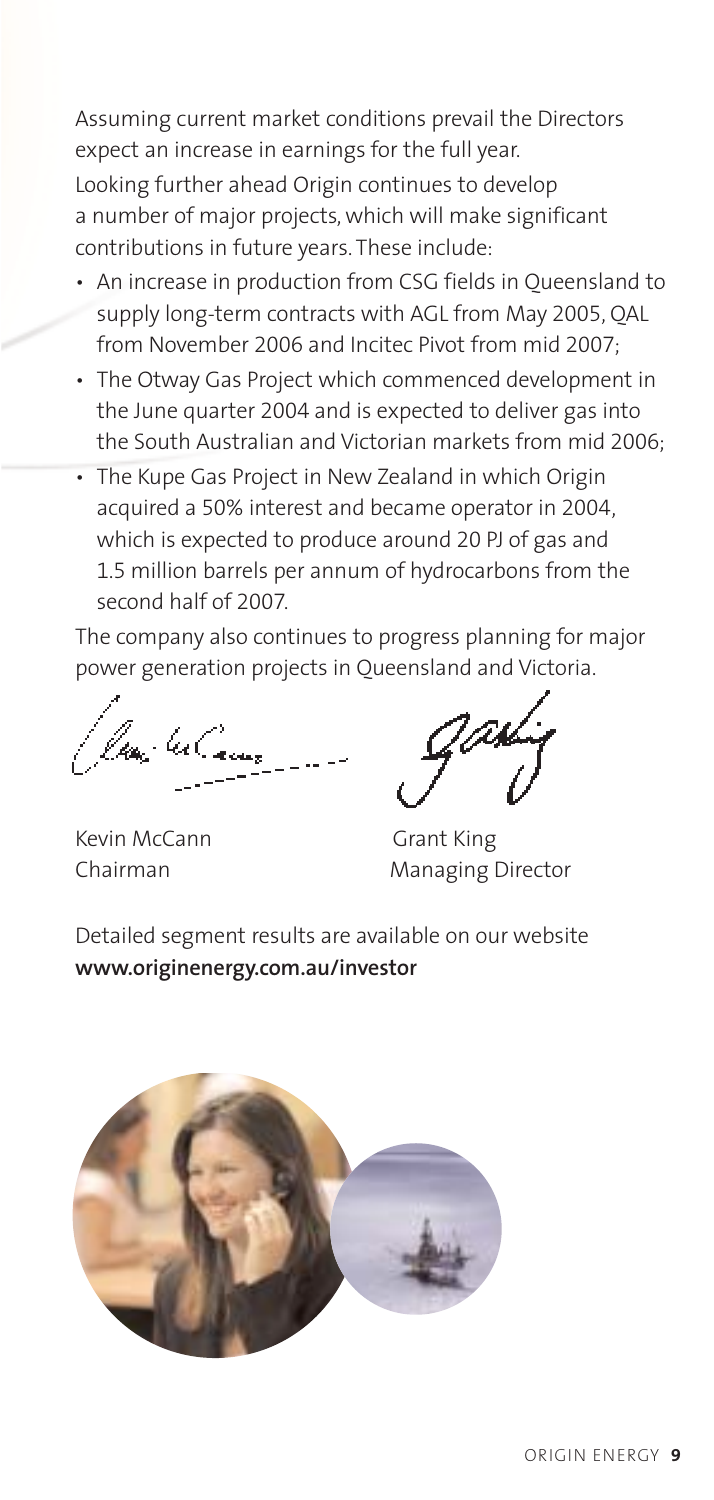# **Statement of Financial Performance**

| for half year ended 31 December                                                                                                                             | Consolidated   |                |
|-------------------------------------------------------------------------------------------------------------------------------------------------------------|----------------|----------------|
|                                                                                                                                                             | 2004<br>\$'000 | 2003<br>\$'000 |
| Revenue from ordinary activities                                                                                                                            | 2,291,839      | 1,845,755      |
| Expenses from ordinary activities<br>excluding borrowing costs                                                                                              | (1,990,942)    | (1,654,384)    |
| Borrowing costs                                                                                                                                             | (56, 855)      | (25, 350)      |
| Share of net profits of associates<br>and joint venture entities accounted                                                                                  |                |                |
| for using the equity method                                                                                                                                 | 7,290          | 15,882         |
| Profit from ordinary activities before<br>related income tax expense                                                                                        | 251,332        | 181,903        |
| Income tax expense relating to<br>ordinary activities                                                                                                       | (77, 246)      | (54, 806)      |
| Net profit                                                                                                                                                  | 174,086        | 127,097        |
| Net profit attributable to outside<br>equity interests                                                                                                      | (22, 025)      | (1, 481)       |
| Net profit attributable to members of<br>the parent entity, Origin Energy Limited                                                                           | 152,061        | 125,616        |
| Non-owner transaction changes in equity:                                                                                                                    |                |                |
| Net exchange difference relating to self-sustaining<br>foreign operations attributable to members of<br>Origin Energy Limited recognised directly in equity | (3,854)        | (966)          |
| Total changes in equity from non-owner<br>related transactions attributable to members<br>of the parent entity, Origin Energy Limited                       | 148,207        | 124,650        |
|                                                                                                                                                             |                |                |
| Basic earnings per share                                                                                                                                    | 22.6 cents     | 19.2 cents     |
| Diluted earnings per share                                                                                                                                  | $22.5$ cents   | 19.1 cents     |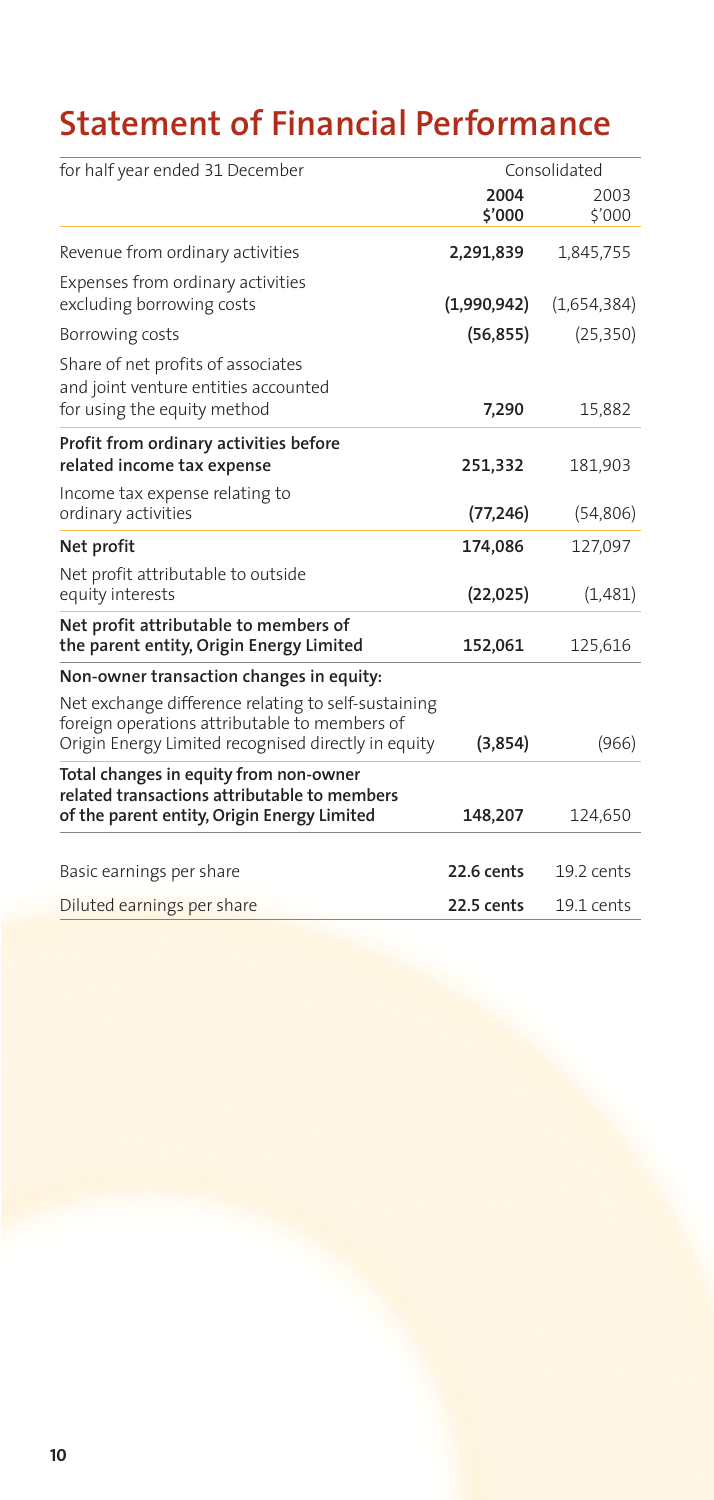## **Statement of Financial Position**

| as at                                                | Consolidated       |                    |
|------------------------------------------------------|--------------------|--------------------|
|                                                      | Dec 2004<br>\$'000 | Jun 2004<br>\$'000 |
| <b>Current assets</b>                                |                    |                    |
| Cash assets                                          | 116,330            | 44,318             |
| Receivables                                          | 739,077            | 616,971            |
| Inventories                                          | 93,442             | 56,529             |
| Other                                                | 63,360             | 61,466             |
| <b>Total current assets</b>                          | 1,012,209          | 779,284            |
| Non-current assets                                   |                    |                    |
| Receivables                                          | 6,301              | 5,451              |
| Investments accounted for using the<br>equity method | 115,053            | 115,054            |
| Other financial assets                               | 168,878            | 169,546            |
| Property, plant and equipment                        | 5,180,729          | 1,469,593          |
| Exploration, evaluation and                          |                    |                    |
| development expenditure                              | 282,892            | 251,620            |
| Intangible assets                                    | 989,441            | 811,978            |
| Deferred tax assets                                  | 64,045             | 96,680             |
| Other                                                | 18,887             | 8,140              |
| Total non-current assets                             | 6,826,226          | 2,928,062          |
| <b>Total assets</b>                                  | 7,838,435          | 3,707,346          |
| <b>Current liabilities</b>                           |                    |                    |
| Payables                                             | 568,637            | 477,772            |
| Interest-bearing liabilities                         | 812,139            | 113,761            |
| Current tax liabilities                              | 73,512             | 2,680              |
| Provisions                                           | 80,319             | 71,886             |
| <b>Total current liabilities</b>                     | 1,534,607          | 666,099            |
| Non-current liabilities                              |                    |                    |
| Payables                                             | 7,107              | 3,838              |
| Interest-bearing liabilities                         | 2,045,828          | 791,076            |
| Deferred tax liabilities                             | 256,111            | 259,786            |
| Provisions                                           | 80,097             | 47,092             |
| <b>Total non-current liabilities</b>                 | 2,389,143          | 1,101,792          |
| <b>Total liabilities</b>                             | 3,923,750          | 1,767,891          |
| Net assets                                           | 3,914,685          | 1,939,455          |
| Equity                                               |                    |                    |
| Contributed equity                                   | 483,858            | 463,208            |
| Reserves                                             | 108,597            | 112,241            |
| Retained profits                                     | 1,461,798          | 1,356,922          |
| Total parent entity interest                         | 2,054,253          | 1,932,371          |
| Outside equity interests                             | 1,860,432          | 7,084              |
| Total equity                                         | 3,914,685          | 1,939,455          |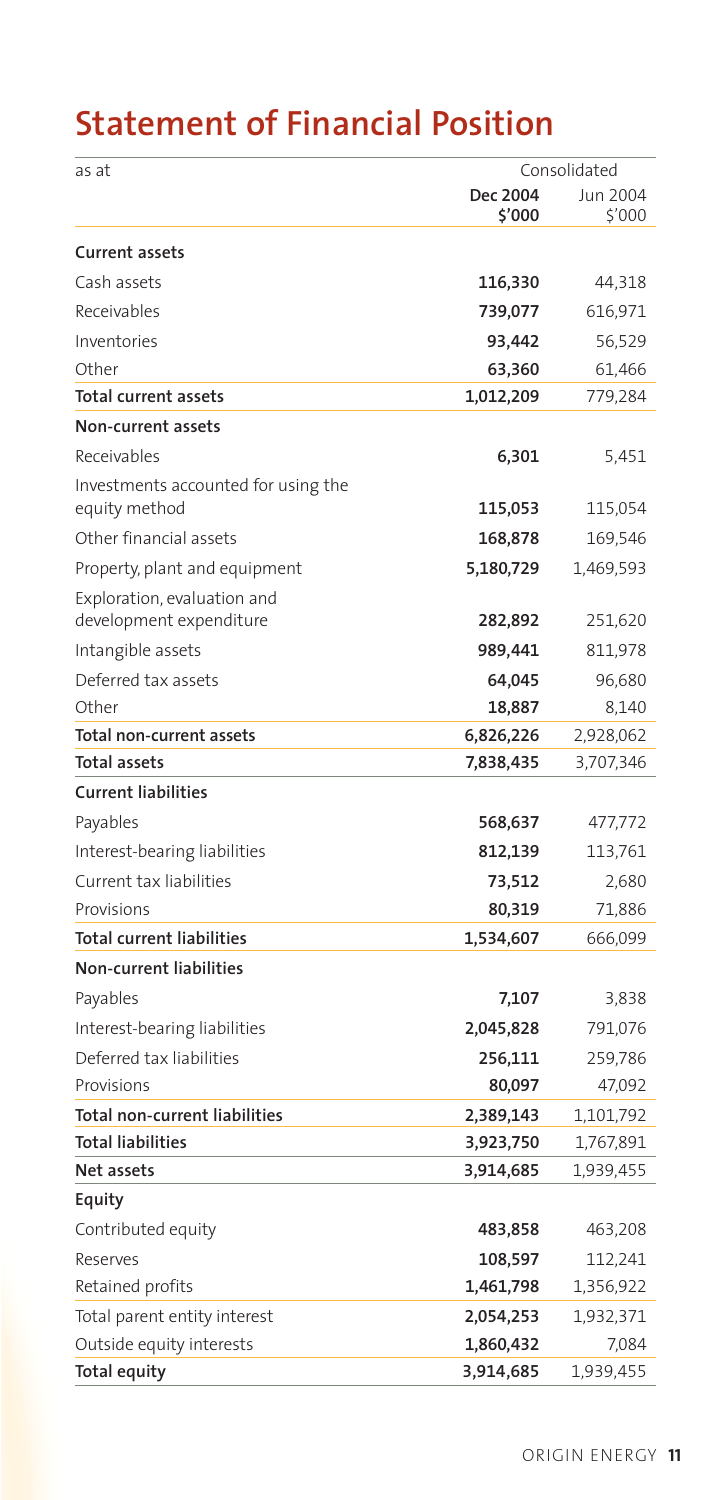# **Statement of Cash Flows**

| for the half year ended 31 December                                                        | Consolidated   |                |
|--------------------------------------------------------------------------------------------|----------------|----------------|
|                                                                                            | 2004<br>\$'000 | 2003<br>\$'000 |
| Cash flows related to operating activities                                                 |                |                |
| Cash receipts in the course of operations                                                  | 2,540,930      | 2,101,113      |
| Cash payments in the course of operations                                                  | (2, 134, 903)  | (1,814,062)    |
| Dividends/distributions received from                                                      |                |                |
| associates/joint venture entities                                                          | 9,537          | 5,000          |
| Other dividends received                                                                   | 867            | 339            |
| Interest received                                                                          | 2,452          | 23             |
| Borrowing costs paid                                                                       | (56, 341)      | (23, 564)      |
| Income taxes paid                                                                          | (64, 234)      | (3,832)        |
| Subvention payments                                                                        |                | (4,000)        |
| Net cash provided by operating activities                                                  | 298,308        | 261,017        |
| Cash flows from investing activities                                                       |                |                |
| Payments for property, plant and equipment                                                 | (153,171)      | (106, 535)     |
| Payments for exploration, development                                                      |                |                |
| and mine properties                                                                        | (78, 826)      | (54, 421)      |
| Payments for investments                                                                   | (2,321)        | (9,697)        |
| Purchases of businesses and other assets                                                   | (22, 573)      |                |
| Purchase of controlled entities<br>(net of cash acquired)                                  | (942,629)      |                |
| Purchase of outside equity interests<br>in controlled entity                               |                | (73, 820)      |
| Loans to associated entities                                                               | (848)          | (17, 438)      |
| Repayment of loans by associated entity                                                    | 275            |                |
| Net proceeds from disposal of investments                                                  | 1,198          | 2,671          |
| Proceeds from sale of non-current assets                                                   | 1,767          | 1,181          |
| Net cash used in investing activities                                                      | (1, 197, 128)  | (258, 059)     |
| Cash flows from financing activities                                                       |                |                |
| Proceeds from borrowings                                                                   | 2,153,813      | 1,029,500      |
| Repayment of borrowings                                                                    | (1,734,542)    | (1,014,714)    |
| Dividends paid                                                                             | (52, 872)      | (16, 247)      |
| Proceeds from issues of share capital                                                      | 5,521          | 1,202          |
| Proceeds from issue of convertible undated<br>preference shares (net of transaction costs) | 593,520        |                |
| Net cash provided by/(used in) financing activities                                        | 965,440        | (259)          |
| Net increase in cash held                                                                  | 66,620         | 2,699          |
| Cash and cash equivalents at the                                                           |                |                |
| beginning of the half year                                                                 | 44,318         | 16,431         |
| Effect of exchange rate changes on cash                                                    | (424)          | (218)          |
| Cash and cash equivalents at the end of<br>the half year                                   | 110,514        | 18,912         |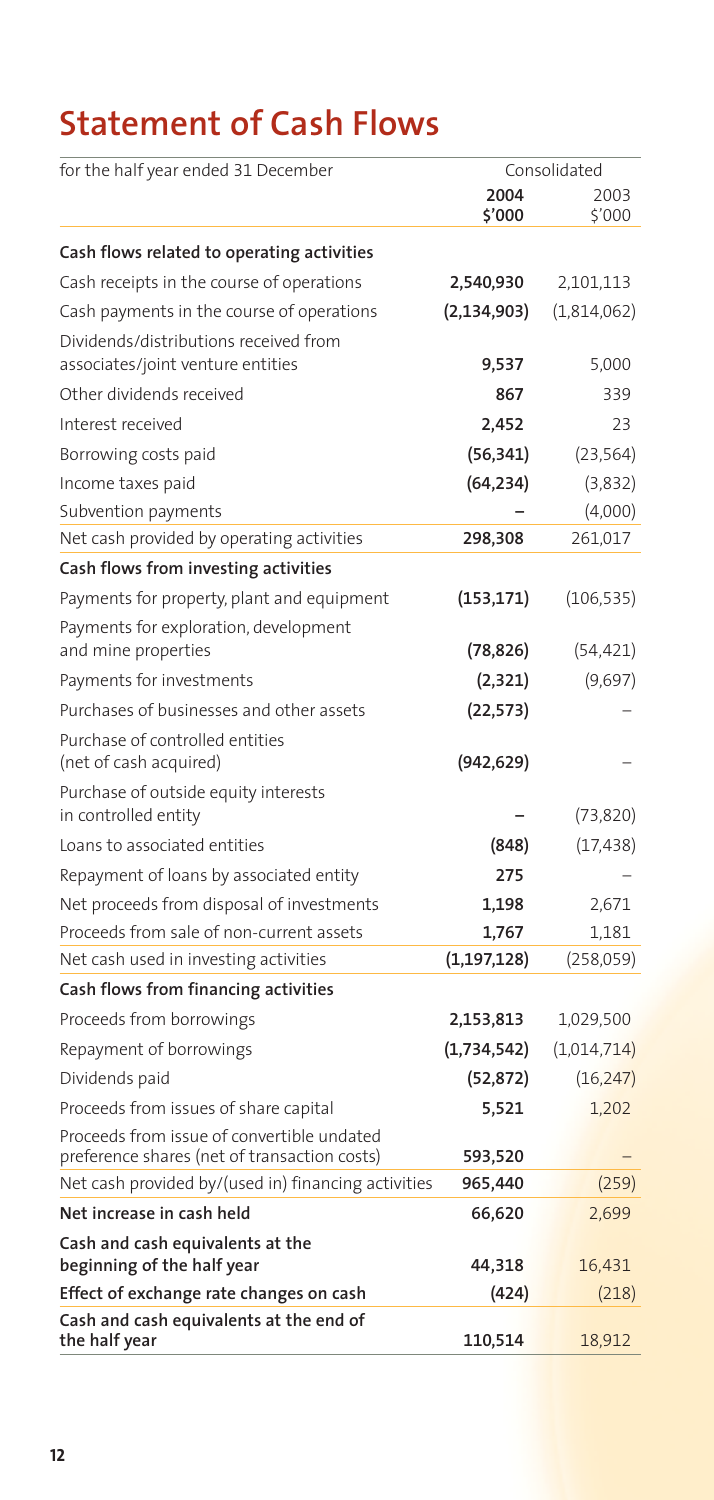## **Glossary of terms**

**Coal seam gas (CSG)** – Natural gas contained within coal seams.

**Cogeneration** – The production of two or more forms of energy from one fuel source. In general, cogeneration plants operated by Origin produce steam and electricity from natural gas.

**Contact** – Contact Energy Limited and its controlled entities.

**CUPS** – Convertible Undated Preference Shares.

**EBIT** – Earnings before interest and tax.

**EBITDA** – Earnings before interest, tax, depreciation and amortisation.

**EPS** – Earnings per Share.

**Hedge contract** – A financial instrument to manage the risk created by price volatility for a commodity (such as electricity or crude oil) on a spot market. Buyers and sellers of the commodity may enter into long or short-term contracts that set an agreed price for the commodity outside the spot market.

**HSE** – Health, safety and environment.

**LTI** – Lost time injury.

**LTIFR** – Lost Time Injury Frequency Rate. Calculated as LTIs per million hours worked.

**LPG** – Liquefied petroleum gas.

#### **Operating Cash Flow After Tax (OCAT) Ratio** –

EBITDA less change in working capital less net stay-in-business capital expenditure less tax paid divided by average funds employed

**Origin** – Origin Energy Limited.

**The company** – Origin Energy Limited and its controlled entities.

**TRCFR** – Total Reportable Case Frequency Rate.



Designed and produced by The Ball Group Melbourne and Sydney ORIG0068 2/05